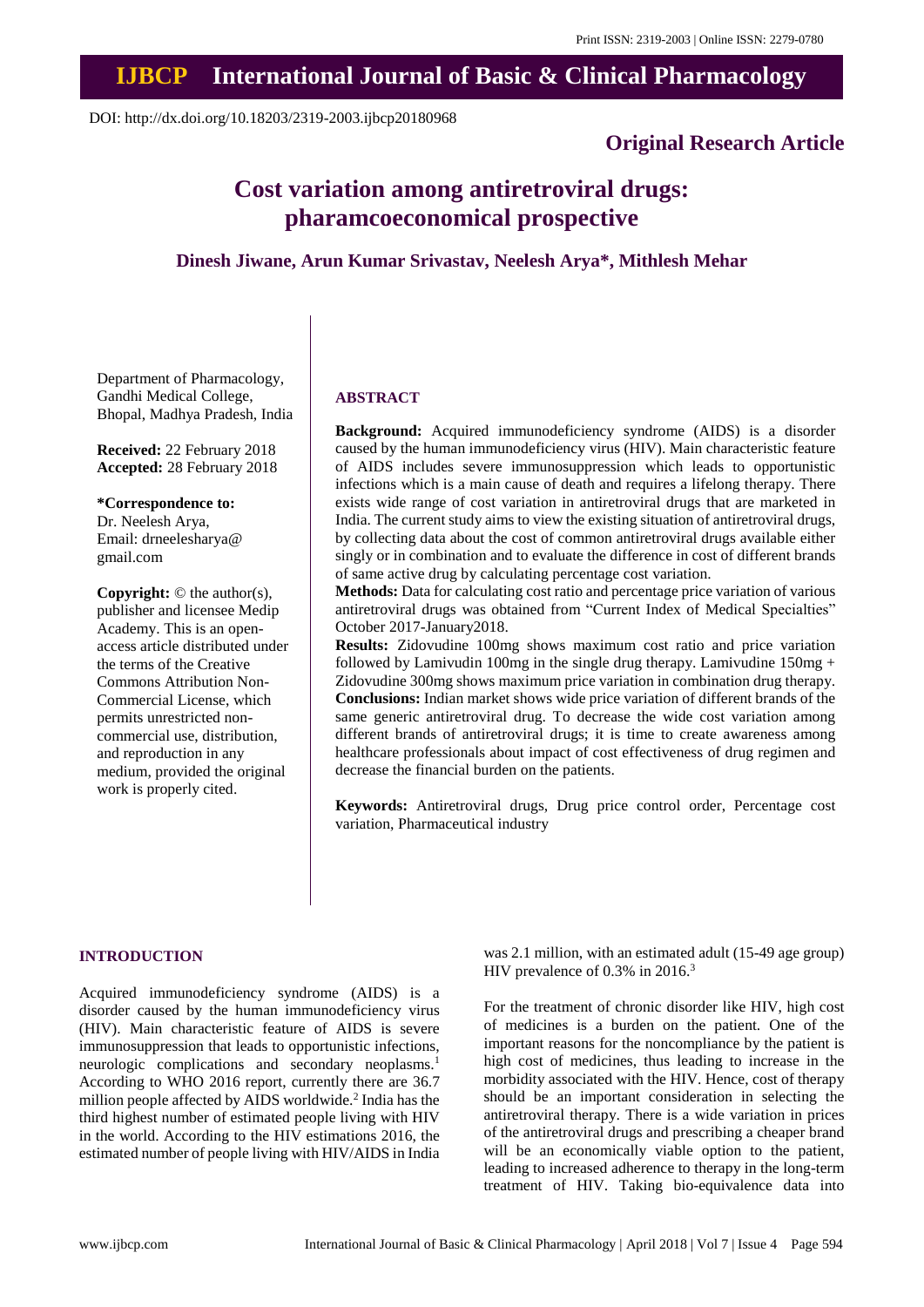consideration, generic drugs are widely believed to be as bio-equivalent and have same therapeutic effects as the innovator products.<sup>4</sup>

Indian pharmaceuticals market stands third largest in terms of value and thirteenth largest in terms of volume in the Global Pharmaceutical Industry. India is the largest provider of generic drugs in terms of volume. It is expected that Indian pharmaceutical market will emerge as the sixth largest market at the global level on the basis of absolute size by 2020. Indian pharmaceutical market has the domination of the branded generics. In terms of revenue, around 80% of the market share is occupied by branded generics.<sup>5</sup>

The Indian health sector has been affected by increasing cost of production of pharmaceutical company, economic policies, and structural adjustment reforms by the World Bank. Increasing price of medicines can be a reason for people not accessing health care.<sup>6</sup>

Indian markets have a large number of branded formulations for antiretroviral medications with variation in pricing difference, between the different brands of the same formulation. This leads to unfair burden on the patients.<sup>7</sup>

In India, majority of the health care costs are afforded by patients. India has highest Out of Pocket (OOP) expenses on health care. India is one of the largest manufacturers of generic drugs while about 65% of Indians do not have access to essential medicines.<sup>8</sup>

The current study aims to view the existing situation of antiretroviral drugs, by collecting data about the cost of common antiretroviral drugs available either singly or in combination and to evaluate the difference in cost of different brands of same active drug by calculating percentage cost variation.

#### **METHODS**

Antiretroviral drug manufactured by different pharmaceutical companies in different formulation were analyzed for the cost variation. Data of a particular brand (cost per 10 tablets) of antiretroviral drugs were collected from "Current Index of Medical Specialties" (CIMS) October 2017 - January 2018.

#### *Inclusion criteria*

- Antiretroviral drugs which are available as single preparation or in combination.
- Antiretroviral drugs manufactured by more than one pharmaceutical company.
- Antiretroviral drugs with complete verifiable information regarding strengths, formulations, brand name and cost.

#### *Exclusion criteria*

- The drugs being manufactured by only one company.
- Antiretroviral drugs with incomplete or nonverifiable information regarding strengths, formulations, brand name or cost.

Calculation for cost ratio was done by dividing the maximum to minimum cost of the various brands of the same drug. Percentage cost variation was calculated by following formula: 9

Cost variation (
$$
\% = \frac{\text{Max. cost} - \text{Min. Cost} \times 100}{\text{Min. cost}}
$$

#### **RESULTS**

The prices of 15 antiretroviral drugs (9 single and 6 combinations) available in different formulations were analysed.

Table 1 shows variation in cost of antiretroviral drugs used as a single drug therapy. Highest cost ratio (1: 8.49) and percentage cost variation (749.21) was found for zidovudine (100mg), followed by lamivudine (100mg) [(1: 4.61) and 360.53] and didanosine 250mg [(1: 1.74) and 73.61].

#### **Table 1: Variation in cost of single drug therapy.**

| <b>Drug</b>      | <b>Strength</b>   | Max.<br>cost<br>(INR) | Min.<br>cost<br>(INR) | $\overline{\text{Cost}}$<br>ratio | $% \cos t$<br>variation |
|------------------|-------------------|-----------------------|-----------------------|-----------------------------------|-------------------------|
| Zidovudine       | 300 <sub>mg</sub> | 160                   | 131                   | 1.22                              | 22.14%                  |
|                  | 100mg             | 535                   | 63                    | 8.49                              | 749.21%                 |
| Lamivudin        | 10mg              | 350                   | 76                    | 4.61                              | 360.53%                 |
|                  | 150mg             | 117                   | 85                    | 1.38                              | 37.65%                  |
| Stavudine        | 30mg              | 38                    | 28                    | 1.36                              | 35.71%                  |
|                  | 40mg              | 43                    | 32                    | 1.34                              | 34.38%                  |
| <b>Efavirenz</b> | 600mg             | 774                   | 666.67                | 1.16                              | 16.10%                  |
|                  | 200mg             | 289                   | 243.33                | 1.19                              | 18.77%                  |
| Didanosine       | 400mg             | 650                   | 390                   | 1.67                              | 66.67%                  |
|                  | 250mg             | 416.7                 | 240                   | 1.74                              | 73.61%                  |
| Indinavir        | $400$ mg          | 200                   | 180                   | 1.11                              | 11.11%                  |
| Abacavir         | 300mg             | 500                   | 470                   | 1.06                              | 6.38%                   |
| Nelfinavir       | 250mg             | 256.8                 | 240                   | 1.07                              | 7.00%                   |
| Ritonavir        | 100mg             | 300                   | 275                   | 1.09                              | 9.09%                   |

Table 2 shows variation in the cost of antiretroviral drugs used in combinations. Highest cost ratio (1: 3.98) and percentage cost variation (298.06) was found for Lamivudine (150mg) + zidovudine (300mg).

#### **DISCUSSION**

In this study, it was found that there exists large variation among antiretroviral drugs with maximum variation in zidovudine and minimum with abacavir.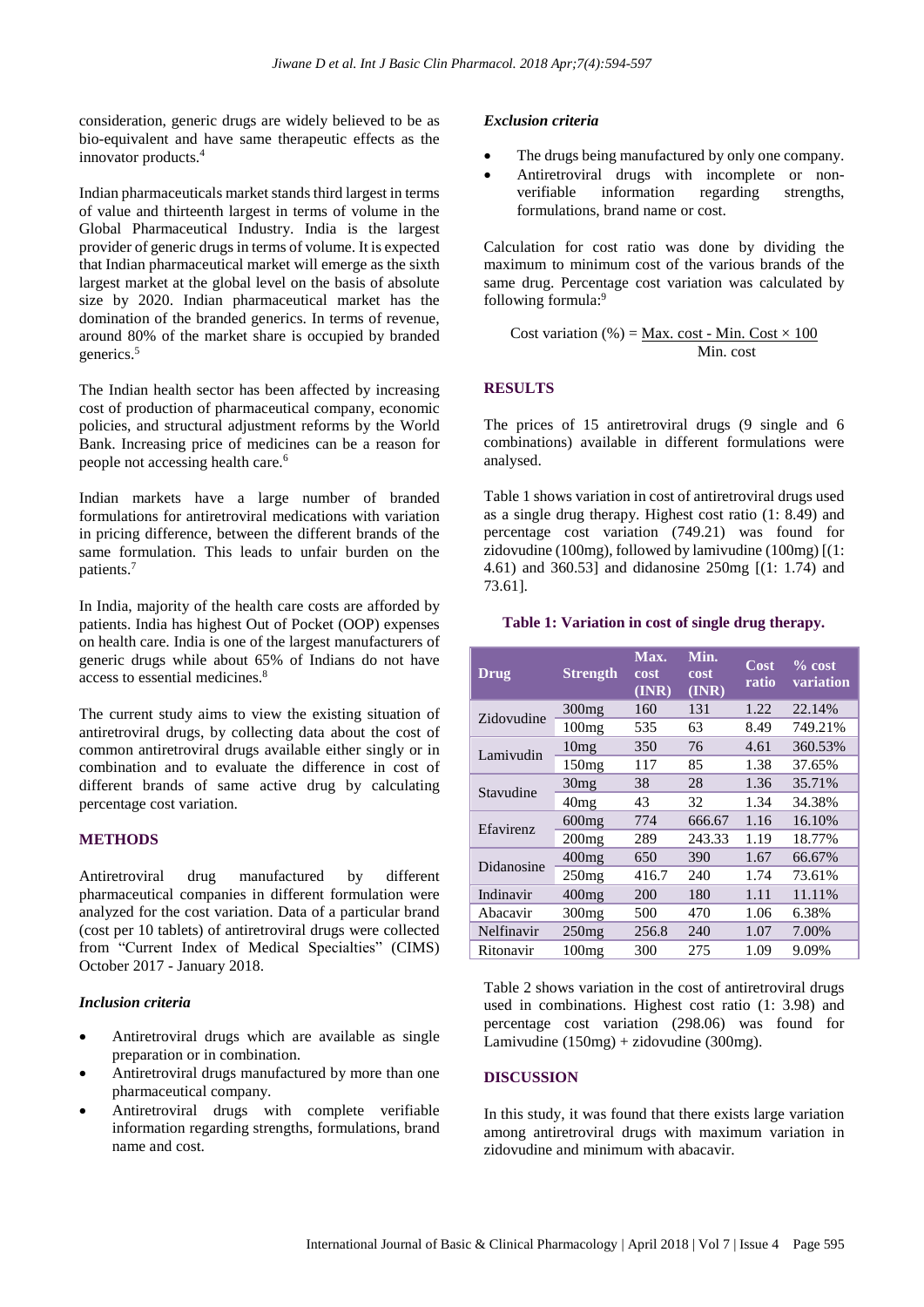It is observed from our results that there is a wide (up to 749%) variation in cost of drugs manufactured by different pharmaceutical companies. The reasons for this price variation could be as follows:<sup>10-16</sup>

- 2. Advertising costs
- 3. lack of information
- 4. Government regulations and pricing policies.
- 5. Present marketing structure of the pharmaceutical industry
- 1. Increasing competition between pharmaceutical companies

| Drug                                   | Strength (mg) | Max. cost<br>(INR) | Min. cost<br>(INR) | <b>Cost ratio</b> | $\%$ cost<br>variation |
|----------------------------------------|---------------|--------------------|--------------------|-------------------|------------------------|
| Lamivudine +Stavudine                  | $150 + 30$    | 116                | 115                | 1.01              | 0.87%                  |
|                                        | $150 + 40$    | 125                | 115                | 1.09              | 8.70%                  |
|                                        | $30+6+50$     | 90                 | 68.67              | 1.31              | 31.07%                 |
| Lamivudine +Stavudine + Nevirapine     | $60+12+100$   | 126.67             | 125                | 1.01              | 1.33%                  |
|                                        | $150+30+200$  | 220                | 181.33             | 1.21              | 21.32%                 |
| $Tenofovir + Emicitrahine + Efavirenz$ | $300+200+600$ | 1300               | 1266.667           | 1.03              | 2.63%                  |
| Lamivudine $+$ Zidovudine              | $150+300$     | 820                | 206                | 3.98              | 298.06%                |
| $Lamivudine + Zidovudine + Nevirapine$ | $150+300+200$ | 238.67             | 200                | 1.19              | 19.33%                 |
| Tenofovir + Emicitrabine               | $300+200$     | 666.67             | 466.67             | 1.43              | 42.86%                 |

#### **Table 2: Variation in cost of combination drug therapy.**

In India, patients have to pay for the drugs from their pockets because most of the people are not covered under medical insurance. Therefore, patients belonging to lower socio-economic strata cannot afford it. This nonaffordability of medicines leads to poor compliance. It has been observed that healthcare professionals do not take into consideration the economic status of the patient before prescribing.

It is difficult for doctors to prescribe the most economical prescription as there is absence of information on comparative drug prices and quality.<sup>17</sup>

Government issue an order called Drug price control order (DPCO), to fix the prices of drugs. Once the drug is brought under the purview of DPCO, it cannot be sold at a price higher than the price fixed by the government. In 1979, 80-85% of the drugs in the market were under price control in India. The number has slowly declined and by 2002, only 15-20% drugs were under price control.<sup>18</sup> Therefore, the common man, has to shell out more money on drug prices, which ultimately crawl out of his reach.

Presently, only a few drugs are under DPCO price control, more number of essential drugs needs to be brought under DPCO so that economic implications of cost variation could be prevented.

It seems that there is lack of appreciation among the healthcare professionals for the price variation between the inexpensive and expensive drugs.<sup>9</sup> This can be due to the fact that pharmacoeconomical aspect of a treatment regimen are often neglected during their undergraduate and postgraduate study period. It has also been observed that physicians often overestimate the cost of inexpensive drugs and underestimate the cost of expensive drugs. This can result in increased overall healthcare costs.<sup>19</sup>

This unawareness of the treating physician regarding cost variation of various brands of the same drug can be minimized by providing manual having information regarding comparative drug costs along with prescribing advices. 20

Recently, Medical council of India has issued a circular which state that drugs should be prescribed only by their generic names.<sup>21</sup> This regulation ensures the prevention of any specific brand of a drug but it does not specify the role of pharmacist who dispenses the brand. The regulation should also specify the pharmacist to decrease the treatment costs by dispensing the brand with lesser cost.

It has been observed that price variations of different brands of same drug are linked to marketing strategyy of that particular brand. That brand who make aggressive marketing promotion have higher costs as compared to the brands with no marketing promotion. There has been no correlation found between the cost and the quality of the particular brand of drug.<sup>22</sup>

#### **CONCLUSION**

There exists wide price variation of different brands of the same generic antiretroviral drug in Indian market. Drug cost plays an important role in treatment of HIV as it follows a long course. To decrease the wide cost variation among different brands of antiretroviral drugs; it is time to create awareness about impact of cost effectiveness of